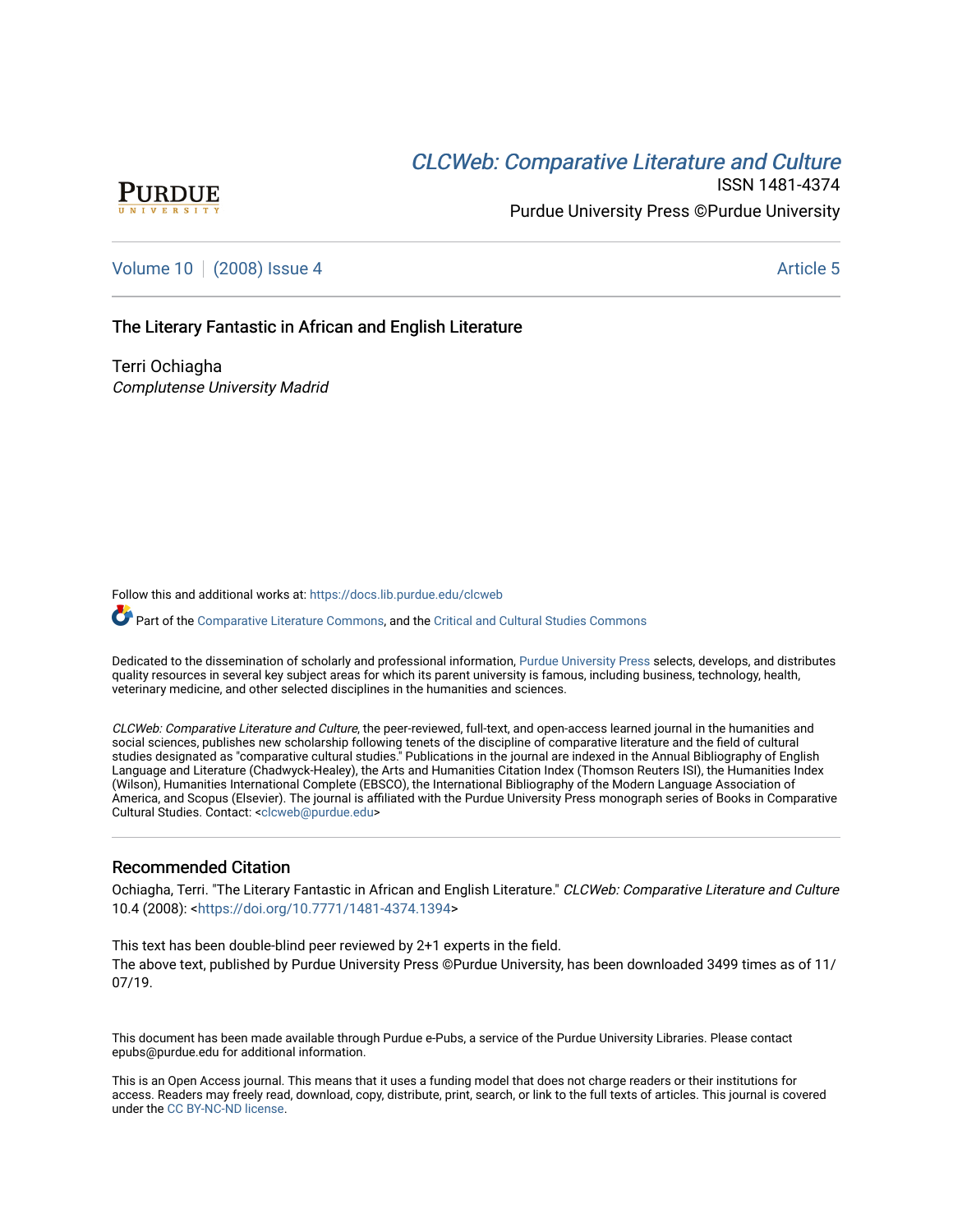**PURDUE** 

UNIVERSITY PRESS <http://www.thepress.purdue.edu>



ISSN 1481-4374 <http://docs.lib.purdue.edu/clcweb> Purdue University Press ©Purdue University

CLCWeb: Comparative Literature and Culture, the peer-reviewed, full-text, and open-access learned journal in the humanities and social sciences, publishes new scholarship following tenets of the discipline of comparative literature and the field of cultural studies designated as "comparative cultural studies." In addition to the publication of articles, the journal publishes review articles of scholarly books and publishes research material in its Library Series. Publications in the journal are indexed in the Annual Bibliography of English Language and Literature (Chadwyck-Healey), the Arts and Humanities Citation Index (Thomson Reuters ISI), the Humanities Index (Wilson), Humanities International Complete (EBSCO), the International Bibliography of the Modern Language Association of America, and Scopus (Elsevier). The journal is affiliated with the Purdue University Press monograph series of Books in Comparative Cultural Studies. Contact: <clcweb@purdue.edu>

### Volume 10 Issue 4 (December 2008) Article 5 Terri Ochiagha, "The Literary Fantastic in African and English Literature"

<http://docs.lib.purdue.edu/clcweb/vol10/iss4/5>

Contents of CLCWeb: Comparative Literature and Culture 10.4 (2008) Thematic issue New Studies on the Fantastic in Literature Edited by Asunción López-Varela

<http://docs.lib.purdue.edu/clcweb/vol10/iss4/>

Abstract: In her article "The Literary Fantastic in African and English Literature," Terri Ochiagha begins with pointing out that in his Introduction á la literature fantastique, Tzvetan Todorov proposed the theoretical frameworks he believed should be the basis of the identification and analysis of a literary work as fantastic. While Todorov's text is only one of the many treatises on the fantastic in literary scholarship, in most of these African prose is seldom a subject of exemplification or analysis. In the rare instances in which such texts are mentioned, they are often and hastily classified as magic realism. Ochiagha posits whether all African writings can be categorized under this concept and postulates that despite the overbearing influence of Western literature and scholarship, African texts should not be categorized by the "fantastic" imprint. Instead, Ochiagha argues for the inclusion of "other" literary texts in the genre of the literary fantastic with an approach that pays close attention to Western as well as Non-Western conventions in the production of this genre. To illustrate her postulates, Ochiagha focuses on Brontë's Wuthering Heights and Amadi's The Concubine.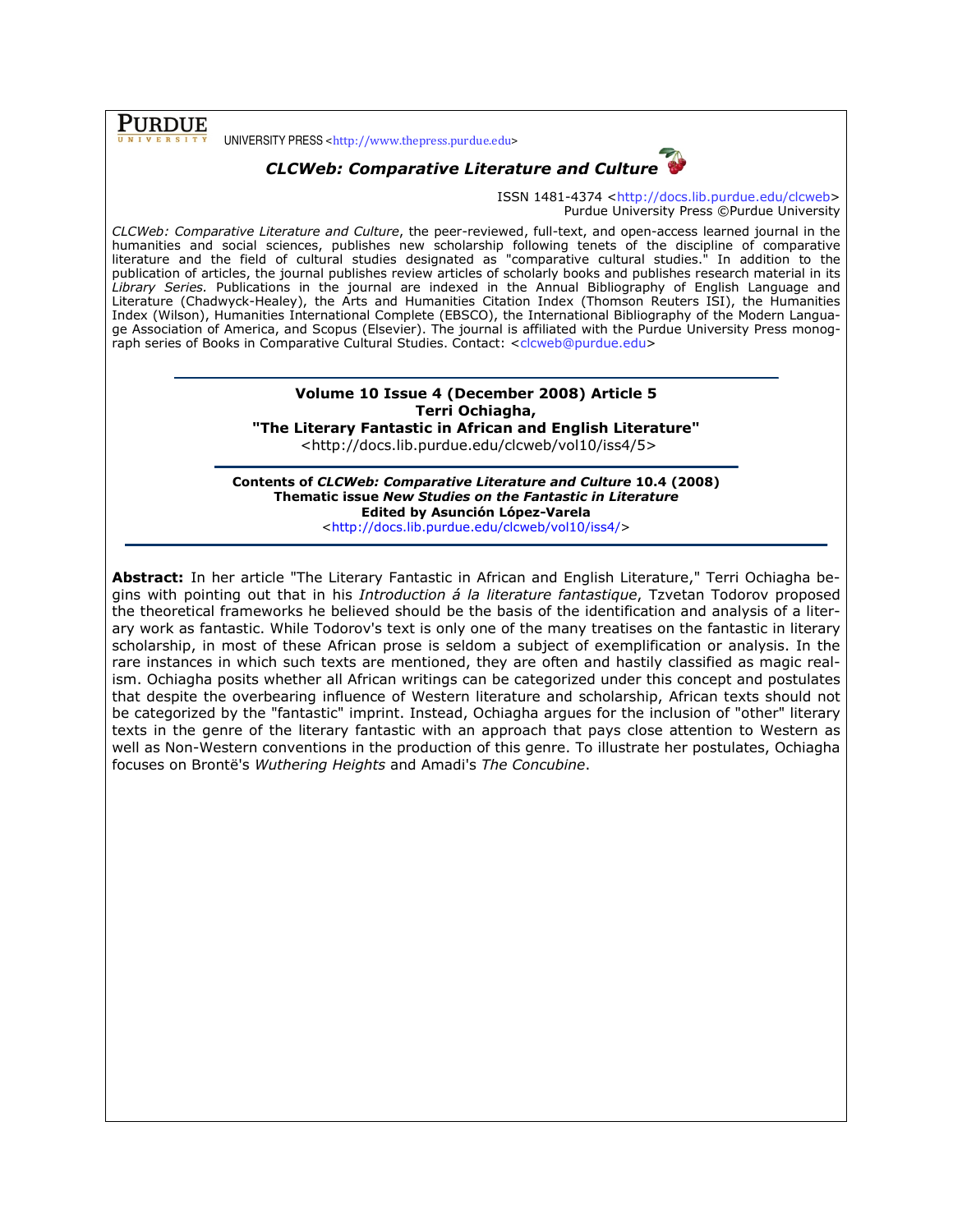Terri Ochiagha, "The Literary Fantastic in African and English Literature" page 2 of 8 CLCWeb: Comparative Literature and Culture 10.4 (2008): <http://docs.lib.purdue.edu/clcweb/vol10/iss4/5> Thematic issue New Studies on the Fantastic in Literature. Ed. Asunción López-Varela

## Terri OCHIAGHA

## The Literary Fantastic in African and English Literature

The fantastic is a mode of fiction in which the possible and the impossible are confounded so as to leave the reader (and often the narrator and/or central character) with no consistent explanation for the story's strange events. Tzvetan Todorov argues that fantastic narratives involve an unresolved hesitation between the supernatural explanation available in marvellous tales and the natural or psychological explanation offered by tales of the uncanny. However, in fantastic texts, we are usually inclined towards the supernatural explanation. To achieve this effect, writers of the fantastic use a series of conventions, techniques, and thematic areas. The thematic areas that Todorov suggests are the questioning of the limits between spirit and matter (which gives way to other fundamental themes such as pan-determinism and personality multiplicity) and sexual desire (involving its perversions, cruelty, and violence as related to desire and issues regarding life after death). This classification is in accordance with the first rule suggested by Todorov: the classification of specific images rather than abstract categories, thereby rejecting any classification that proposes labels and appearances. He lists the classifications made by Roger Caillois in his book Au Coeur du fantastique and Dorothy Scarborough in her The Supernatural in English Fiction as flawed. A summary of Caillois's and Scarborough's classifications would yield the following list: the devil and his allies, supernatural life, the ghost, appearances, vampirism, werewolves, witches, invisible beings, animal spectres, the separate parts of the human body, personality disorders, alterations of causality, time and space, regression, death personified, misanthropes, curses, supernatural deaths, the otherworldly woman (seductive and mortal) and the blurring of the barrier between dreams and reality. Without doubt, this is a long list and each category can be further sub-divided. Notwithstanding Todorov's questioning of the utility of the above classification, it is useful for the comparative analysis at hand, as it will be easier to trace specific correspondences and divergences with West African prose. Before I present my analysis, I believe the choice of Emily Brontë's Wuthering Heights and Elechi Amadi's The Concubine should be explained: a) they are both literary works of renown within their respective canons, b) they have supernaturallyinfluenced love stories as their main plots, and c) in both novels the questioning of the limits between spirit and matter and issues relating to strong sexual desire cast doubt on happenings that could be given both realistic and supernatural explanations, thus making them inscribable into the genre of the literary fantastic. The obvious differences are their being set in different places both in time and space and the ostensible cultural differences that can be perceived in the characters' interactions among themselves and with their societies.

Elechi Amadi belongs to the Ikwerre tribe, who reside in the southeast of Nigeria, near Port Harcourt. The culture and traditions of this tribe are almost indistinguishable from that of the Igbos, depicted in Achebe's Things Fall Apart. For the Ikwerres, the interactions between men and divinities ensure that "the centre is held" in the community. The moral coda of their society were linked intimately to the fear of the gods and ancestors, who when displeased, tended to strike mortals in their anger. Western readers should however, be reminded that beliefs are not to be confused with their supernatural manifestations as represented in literature. The basis of the supernatural in African literature is summarized in the following: "Girding the village as a tight skirt are the forests, the swamps, the narrow paths leading to neighbouring villages; and beyond these, the unknown, the mysterious. That shroud of mystery hides from view the numerous gods, spirits, ancestors and the unborn. To interpret this other world, there are powerful traditional intermediaries -- the priests and the dibias, whose air of spiritual assurance and whose observance of many taboos set them apart, surrounded by a cloud of mystery" (Eko 33).

I now present my analysis of the similarities and differences in the representation of the supernatural in Wuthering Heights and The Concubine including an overview of the techniques used by Amadi to maintain the cast of uncertainty that forms the core of the literary fantastic in his work.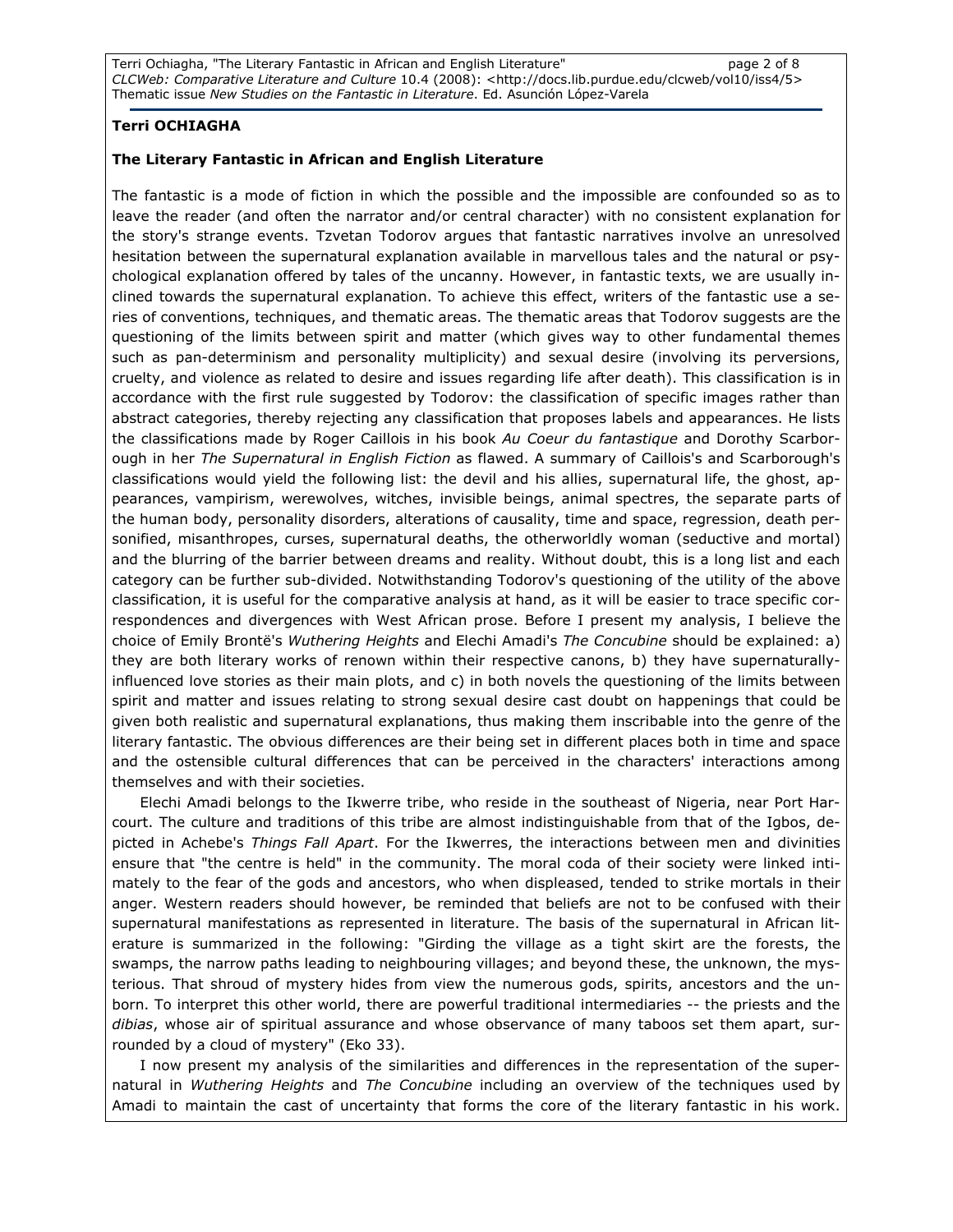Terri Ochiagha, "The Literary Fantastic in African and English Literature" page 3 of 8 CLCWeb: Comparative Literature and Culture 10.4 (2008): <http://docs.lib.purdue.edu/clcweb/vol10/iss4/5> Thematic issue New Studies on the Fantastic in Literature. Ed. Asunción López-Varela

There are rumours that Cathy and Heathcliff "walk" after death and many villagers testify to having seen them. They themselves had foretold this during their earthly span. Heathcliff hears sighs on desecrating Cathy's grave and Madume shudders when he glances at Emenike's grave after his accident at Ihuoma's compound. In both circumstances, graves represent ominous and ghostly experiences. Dreams are present in both novels, the most notable being Lockwood's supposed dream/vision in which Cathy seeks refuge in the house through the window lattices. In The Concubine, Ekwueme has a "vivid" nightmare in which he is lured by the dead Emenike and others to cross a stream, waking up with physical signs of struggle. Both dreams prove almost prophetic similar to the night of Cathy's apparition bears some resemblance to the reports of Heathcliff's death. In the case of Ekwueme's dream, Anyika, the medicine man prescribes ritual cuts on Ekwueme's skin to protect him from further pestering by evil spirits: the presence of the medicine men and diviners makes all the difference. In this sense, various sacrifices are performed to appease the spirits of the dead and the gods throughout the novel.

Stevie Davis suggests sacrificial imagery in Wuthering Heights: "We see his [Heathcliff's] blood shed upon the bark of the ash and staining it; his forehead too is stained with blood as if baptismally. In the image of the blood-stained tree, Emily Brontë suggests an analogy to the sacrificial slaughter either of animal or man by which the ancient mystery religions sought to appease the deities" (113) and Cathy sacrifices her life as atonement to Heathcliff. In relation to the aforesaid omens and dreams, there are two incidents in both novels that can be defined as epiphanic in the sense that the two characters concerned are almost certain that their death is nigh, as indeed it is:

Nelly, there is a strange change approaching: I'm in its shadow at present. I take so little interest in my daily life that I hardly remember to eat and drink … "But what do you mean by a change, Mr. Heathcliff?" I said, alarmed at his manner: though he was neither in danger of losing his sense nor dying according to my judgement, he was quite strong and healthy: and as to his reason, from childhood he had a delight in dwelling on dark things and entertaining odd fancies … "I have neither fear, nor a presentiment, nor a hope of death. Why should I? With my constitution and temperate mode of living, and unperilious occupations, I ought to and probably shall, remain above ground till there is scarcely a black hair on my head. And yet I cannot continue I this condition! I have to remind myself to breathe -- almost to remind my heart to beat! And it is like bending back a stiff spring: it is by compulsion that I notice anything alive or dead, which is not associated with one universal idea. I have a single wish, and my whole being and faculties are yearning to attain it. They have yearned towards it so long, and so unwaveringly, that I'm convinced it will be reached -- and soon -- because it has devoured my existence: I am swallowed up in the anticipation of its fulfilment. (270)

Heathcliff contradicts himself by stating that he does not see foresee his death in the near future, although the above text can be interpreted as his assertion of his afterlife with Cathy, which defies bodily death. He denominates that state he anticipates so fervently, "it" not unlike the "sickening nostalgia for an indistinct place" that the omniscient narrator expresses in regards to Emenike's impressions:

Emenike noticed that the old men averted their faces when the priest appeared to glance at any one of them; so he decided to stare back whenever the priest's glance at any one of them; so he decided to stare back whenever the priest's glance fell on him. His opportunity came before the thought was through his mind. He gazed at the priest and immediately regretted that he had done so, for in the priest's face he read mild reproach, pity, awe, power, wisdom, love, life and -- yes, he was sure -- death. In a fraction of a second he relived his past life. In turns he felt deep affection for the priest and a desire to embrace him, and nauseating repulsion, which made him want to scream with disgust. He felt the cold grip of despair, and the hollow sensation which precedes a great calamity; he felt a sickening nostalgia for an indistinct place he was sure he had never been to. (17)

In novels, religion and its association to myth are ubiquitous. In Wuthering Heights, we witness two forms of religion: Christianity (with the extremist Joseph as its most contemptible exponent and professed by Nelly with less zeal and with a blend of local superstitious beliefs) and the mystical religion that Heathcliff and Cathy institute within themselves and with each other. Joseph, notwithstanding his religious bigotry is less than charitable with his fellow human beings, admonishing them inces-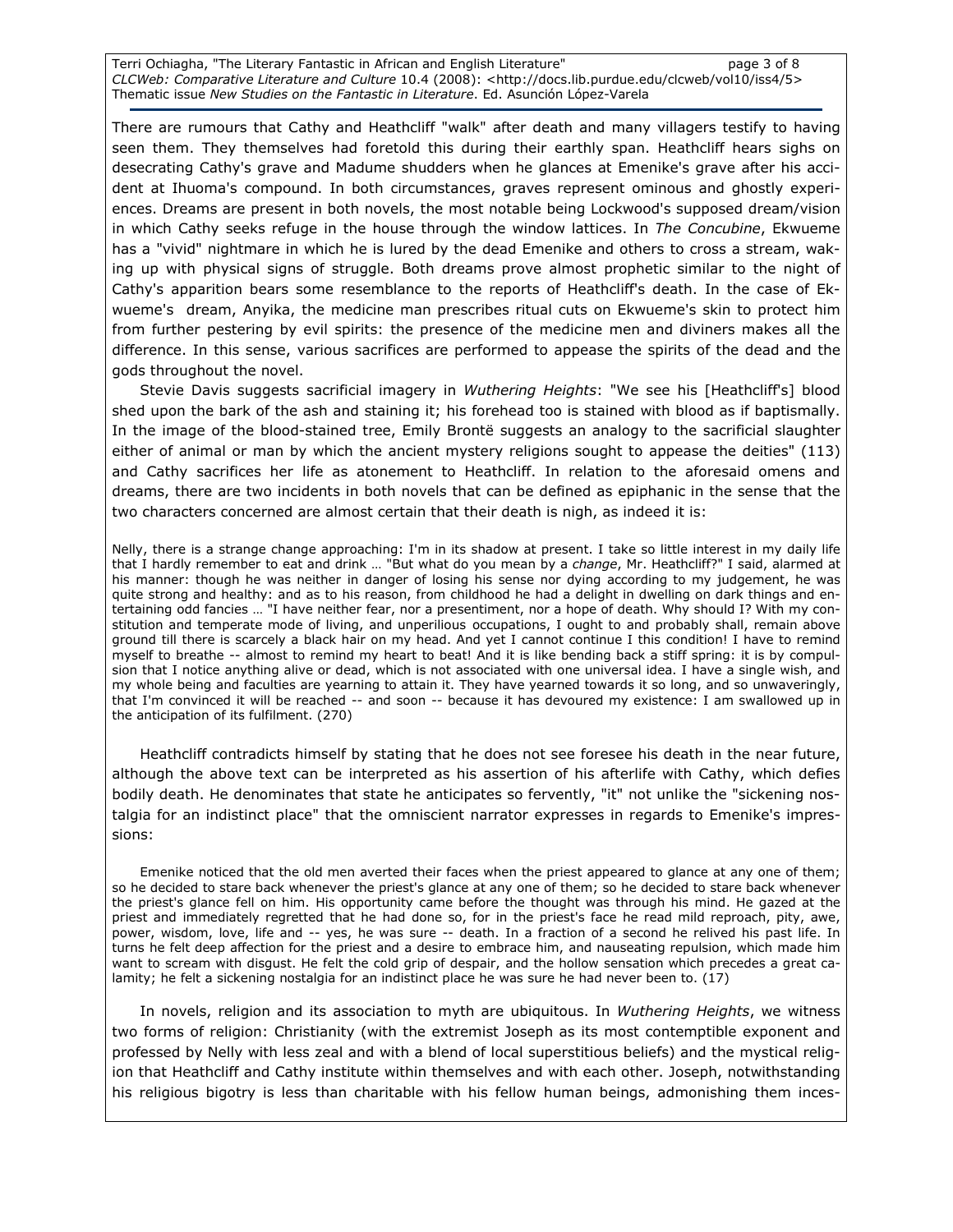Terri Ochiagha, "The Literary Fantastic in African and English Literature" example and the page 4 of 8 CLCWeb: Comparative Literature and Culture 10.4 (2008): <http://docs.lib.purdue.edu/clcweb/vol10/iss4/5> Thematic issue New Studies on the Fantastic in Literature. Ed. Asunción López-Varela

santly and enjoying their downfall, looking for the speck in the neighbour's eye in detriment of the log in his, as it were. Women can be said to be his declared enemies, he sees them as some sort of Eveincarnate, fiendish devils that lead men to ruin. Ihuoma, although unknowingly, by her physical attractiveness and the halo of perfection surrounding her, lures men to untimely death. Such attractive albeit destructive women -- femmes fatales -- are represented extensively in the literary fantastic. There are no characters like Joseph in The Concubine. All the villagers strive to remain under the tenets of their religion and live in harmony with the spiritual beings that are very much a part of their common heritage. The only character that dares question the power of the dibias and of the gods is the canoe man. Ihuoma wonders whether the gods are not at least partially blind most of the time and Ekwueme openly challenges the sea-king and the rest of the gods to do their worst. Nelly on her part, in her attempt to be the voice of reason in Wuthering Heights, ascribes to herself and prescribes to others precepts that she does not often keep, exhibiting an intense selfishness throughout the novel and making less than loving comments towards Cathy, at one point even wishing she were dead so as to spare the rest of them trouble. Her double-dealing and moralistic attitude also brings on too many unpleasant circumstances to all, not as close as she would wish to the Christian principles she tries to preach.

For Cathy and Heathcliff, heaven as a religious concept is perceived in direct confrontation with its meaning in the Christian faith which they so abhor. Cathy asserts that she will never be happy nor fit in heaven as conceived by the Christians but that her utmost desire would be to roam the moors with Heathclliff in eternity. When towards the time of Heathclff's death Nelly warns him about eternal damnation that awaits sinners, exhorting him to see a priest and change his ways, Heathcliff expresses his contempt for the heaven the self-righteous Nelly wishes him to attain. His notion of heaven is eternal communion with his beloved Cathy, bodily in the grave and ethereally in the spirit. It is curious to note that according to Francis G. Fike their own Christian-opposed religion holds unspoken covenants that do not differ from those expressed in the New Testament, a selfless love that is unconditional and forgiving and which Fike terms agape:

An implicit covenant, based on love, exists between Catherine and Heathcliff. The relationship is, in a way, an unofficial marriage. Catherine offers many evidences of her knowledge of this, "Heatchliff is more my self than I am;" "I am Heathcliff." Heathcliff voices his similar conviction when he exclaims at the time of Catherine's death, "I cannot live without my life! I cannot live without my soul!" Heathcliff also confronts Catherine with the responsibilities and fidelities, which accompany the unspoken commitment to each other: "You loved me -- then what right had you to leave me? … Because misery and degradation, and death, and nothing that god or Satan could inflict would have parted us, you of your own will, did it." Heathcliff in effect is invoking Paul's description of agape: agape bears all things, believes all things, hopes all things, endures all things. That is exactly what Catherine does not do when she is tempted by pride to reject Heatchliff and marry the more attractive Edgar. ... Wuthering Heights, then, offers a repudiation of conventional religion to the end of its pages and portrays it moreover as in a progressive state of decay. Nevertheless, the novel confronts us with the implicitly theological nature of its meaning, for it portrays the central Christian reality as being passed out of the lives of the nominally or neurologically religious into the keeping of those who profess the formal religion yet embody that reality in their lives. The two couples whose relationships are characterized by *agape* thus form a kind of church outside church, while Edgar attends the kirk on Easter Sunday, Heathcliff and Catherine have their last tumultuous but honest and moving encounter, during which Catherine gives and asks for forgiveness. On an Easter Monday eighteen years later, Hareton and Cathy are reconciled to each other. (135-48)

The issue of the unspoken covenant above reminds us of the supposed marriage between Ihuoma and the sea-king. Ihuoma first commits infidelity by seeking to incarnate as a human to seek the companionship of men (this somehow reminds one of the incursion of the fallen angels to earth in order to consort with women in the Old Testament). In Ikwerre tradition, spirits and deities formed pacts in their realm. Once the unspoken pact of fidelity was broken between the sea-king and his wife he allows her live, but directs his anger to the men responsible for his wife's unfaithfulness. At the end of Ihuoma's earthly lifespan, she will supposedly return to the arms of her husband, just as Cathy's marriage to Hindley and her subsequent death do not stop her from seeking her final repose in the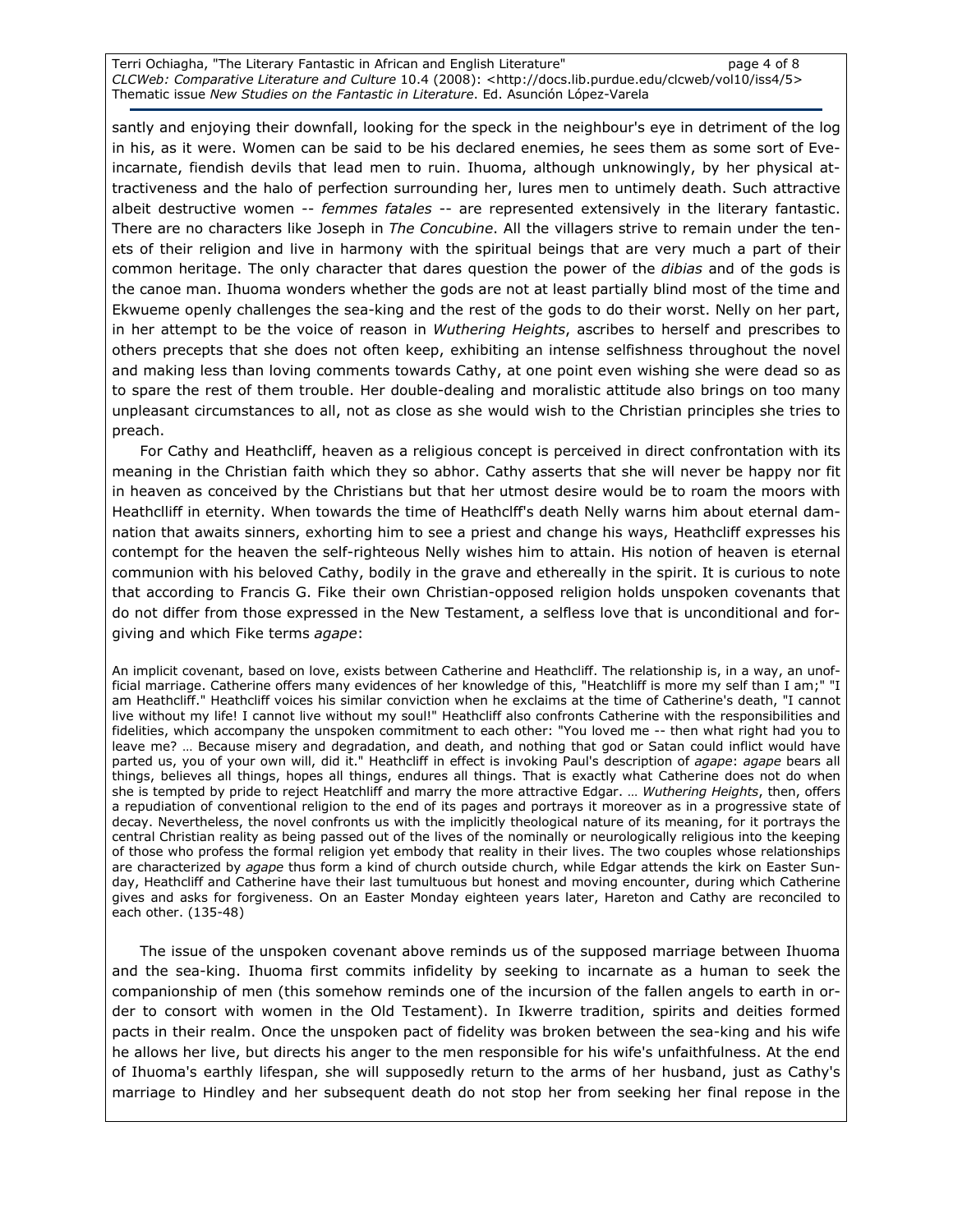Terri Ochiagha, "The Literary Fantastic in African and English Literature" page 5 of 8 CLCWeb: Comparative Literature and Culture 10.4 (2008): <http://docs.lib.purdue.edu/clcweb/vol10/iss4/5> Thematic issue New Studies on the Fantastic in Literature. Ed. Asunción López-Varela

arms of Heathcliff in the spirit realm. There are also several instances of blasphemy and irreverent threats to God/the gods in both novels. Davis believes that "Catherine and Heathcliff have assimilated this doctrine of election and damnation to their own anti-Christian religion, whose God is themselves as a single unit of being; whose church is the moor land; whose enemies are pain, human and social animosity, mortality and 'God and Satan' both. This is the blasphemy that lies at the root of their cult" (127).

Religion is ubiquitous in The Concubine where the basis of this religion is the fear of the gods and ancestors, which keeps moral order in the society. Villagers find out the will of the gods from divinations and sacrifices are performed whenever the gods are offended or as a mode of self-protection, for the gods are known to be relentless in striking erring human beings in anger: Anyika presides the sick-beds of Emenike and Ekwueme; he is consulted by Madume, Ekwueme, and the latter's parents (on Anyika's own prompting) after uncanny incidents and sacrifices performed in thanksgiving ceremonies (Emenike supposedly recovers from the fight only to die shortly after); after Madume's incident at Ihuoma's compound and before Anyika dares to treat him of his blindness; and finally, a proposed sacrifice which was to have saved Ekwueme from the wrath of the sea-king. According to Eko,

Amadi provides rational motivations and consequences by showing religion as an essential tool for dibias to provide faces and names and therefore a measure of control of nebulous fears and of the unexplainable in life. His aim is to draw attention to the integrity, beauty and wisdom of traditional culture, without hiding from the rational modern mind its rigidity, restrictions, limitations and potentials for suppressing and even stagnating originality in some characters. Amadi the scientist makes room for scientific scepticism and objectivity. Yet despite his rationalism he offers no apology for the unexplainable in traditional religion and mythology. His modernism does not negate or rationalize away traditional beliefs in gods and dibias, but he provides the reader with added rational information, beyond the grasp of the village man and woman. (8)

Sea-gods/kings are among the most feared divinities in Igbo and Ikwerre mythology. Their remoteness (the sea) makes them less known and approachable and they are believed to be more powerful; hence Anyika's admission of his inability to make the sea-king acquiesce to marry Ihuoma. Male sea deities are, however, not as popular as sea and lake goddesses in African mythology and its expression in literature. They are often depicted as capricious and demanding. They usually incarnated in or associated with very beautiful and successful women who, however, had what could be a grave problem in these societies: barrenness or the inability to remain married. Water deities were known to demand unrelenting worship and costly and colourful sacrifices.

Another point of comparison between the two novels is the treatment of midnight, the bewitching hour. On seeing a ghost in the mirror in her state of mental delirium, Cathy declares that her room is haunted just when "The clock is striking twelve!" (114). The midnight sacrifice scheduled to appease the sea-king is also to take place at midnight: "the spirit of death was known to take people's souls shortly after midnight. That was when Ekwueme died" (216), which concurs with Davis's argument that Cathy's death at midnight is symbolic in the sense that it is "the moment of transition, the crucial turning point at which the threshold between two worlds is doubly crossed" (105). As to the characters, the origin of those in which the supernatural is potently manifest, Heathcliff and Anyika, is far from certain. About Heathcliff, Nelly wonders, "Is he a ghoul or a vampire? … But where did he come from, the little dark thing, bred by a good man to his bane? (273). These uncertain origins lead him to be branded "ghoulish," a "devil," and raises questions about his humanity. Daniel Cottom concurs on this: "Thus evoked from the outset, the general spirit of misanthropy concentrated in the history of Heathcliff, who incarnates its unhuman agency in every aspect of his being, from the dubious circumstances of his birth and his disruptive insertion into a family on through to his animalistic, devilish, and monstrous appearance as an object of superstition to Nelly Dean, among others, when he is an adult. 'It' is what Nelly calls him when Mr. Earnshaw brings him back home" (49). As for Anyika "No one quite knew where Anyika had come from. True he said he came from Eluanyim but that was nowhere as far as the villagers were concerned. But by now he had stayed so long in the village that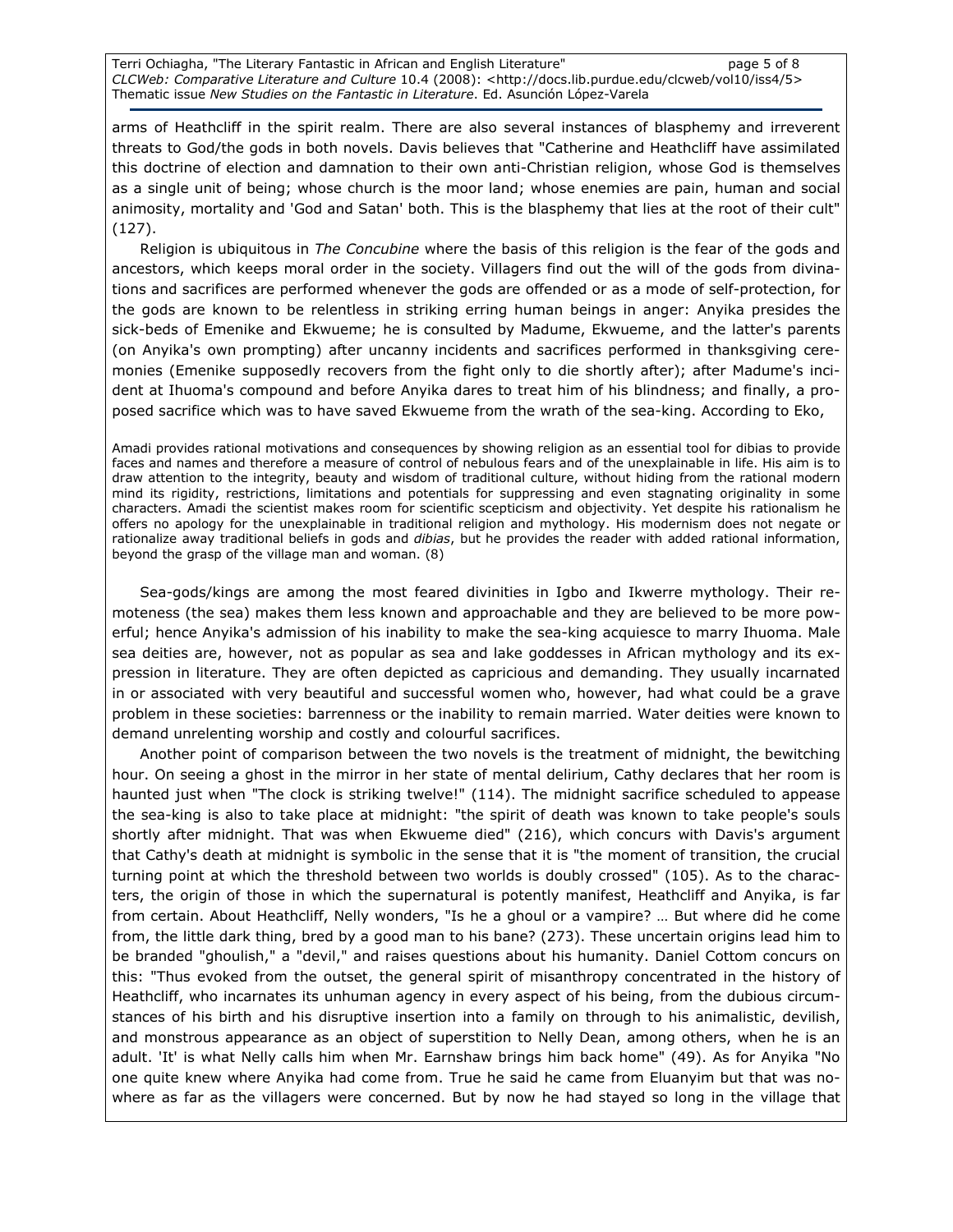people had ceased to bother about where he had come form. To the villagers, he was just a medicine man and a mediator between them and the spirit world (5).

Animal imagery is heavily present in the fantastic. Heathcliff is described as a "wolfish man," Lockwood is attacked by a female dog, part of a "hive" of "four-footed fiend" upon his first visit to Wuthering Heights. He mistakes a "heap of dead rabbits" for an "obscure cushion full of something like cats," Catherine is injured by a male bulldog named Skulker, and Heathcliff is more than once called a dog (on this, see Snider <http://www.csulb.edu/~csnider/brontes.html>). In The Concubine, the gods Ojukwu Diobu, Amadioha, and the Sea-God appear as a vulture, grey serpent, and a cobra, respectively (this kind of snake imagery can also be seen in Amadi's The Great Ponds and in many other novels by Igbos, including Achebe's Things Fall Apart). The hoot of an owl in response to Emenike's cough clearly foreshadows his untimely death. The hoots and presence of owls is universally considered ominous and uncanny.

The sublime characteristics of the moors surrounding the Heights and Gimmerton Kirk is a far cry form the thick African rain forests of The Concubine. However, there is something sublime and ghastly near the shrine of Amadioha, and its description does not sound too dissimilar to other sublime settings: "Rank trees bordered the dark path. Some climbers were so thick that they looked like ordinary trees. At the shrine absolute stillness reigned and it was quite cold, as the high majestic roof of thick foliage, like a black rain cloud, cut off the sun completely. Even the wind could only play meekly among the undergrowth" (16–17). High majestic roofs have always been very much a part of the Gothic and it is surprising that it has similar connotations of reaching out to the unknown and the sublime in African literature. The description of the surroundings in the above fragment is characteristic in the West African literary fantastic. Here is an example from Chukwuemeka Ike's The Bottled Leopard: "The grove thickened as you drew nearer it. The wild pineapples which grew in abundance on both sides of the access path had grown as high as bananas, in the struggle to catch some sunlight through the competing foliage. A huge akpu tree towered above everything else as you arrived at the shrine" (133). Hence a relative similarity can be seen in the darkness and mystic gloom of the settings of the said novels.

The intense and passionate feelings and the unquenchable jealousy of Heathcliff and the sea-god is in tandem with those of the protagonists of other fantastic novels. This can be seen in Heathcliff's revenge on Hindley, Earnshaw, Isabella, and Linton and the sea-god's relentless murder of all the mortal men that dare court his supposed wife. Ekwueme's love, also intense and passionate when coupled with his goodness leads him to his untimely death. In the fantastic this kind of overt feelings are mostly linked with the possible existence of mental and personality disorders in some of the characters. In Wuthering Heights, Heathcliff's monomania with Cathy forms the tragic web that traps the inhabitants of the Heights and Thrushcross Grange. Nelly and Isabella express constantly doubts as to his sanity and the delirium that precedes his demise can be either a result of the ghostly apparitions he claims to perceive or a result of his prolonged fasting and sleepless state. Cathy's ravings and mental state also form the threshold of her death, dark and ghostly apparitions forming the most part of her insane discourse. In The Concubine, Ekwueme becomes insane after his soul is "invoked" and a love potion is administered by Ahurole to fix his loving gaze on her to the exclusion of Ihuoma, but his state can be ascribed to the intensity of his feelings and a desperate bid to break free from his marriage. When Anyika administers the antidote to the love potion, Ekwueme confides to Ihuoma that her presence has done much more than Anyika's medicine. Another circumstance common to both fantastic love stories is that neither are consummated save in another realm: in the case of Cathy and Heathcliff this takes place through the mingling of their earthly remains and Ekwueme's passion for Ihuoma is never consummated either, for before that happens the sea-king strikes in anger.

The Concubine appears to be an Ikwerre village novel with a beautiful love story as its main plot and a few supposed manifestations of the supernatural. However, the novel turns into the quintessential fantastic novel when towards the end of the novel, the narrator reveals that Ihuoma is really a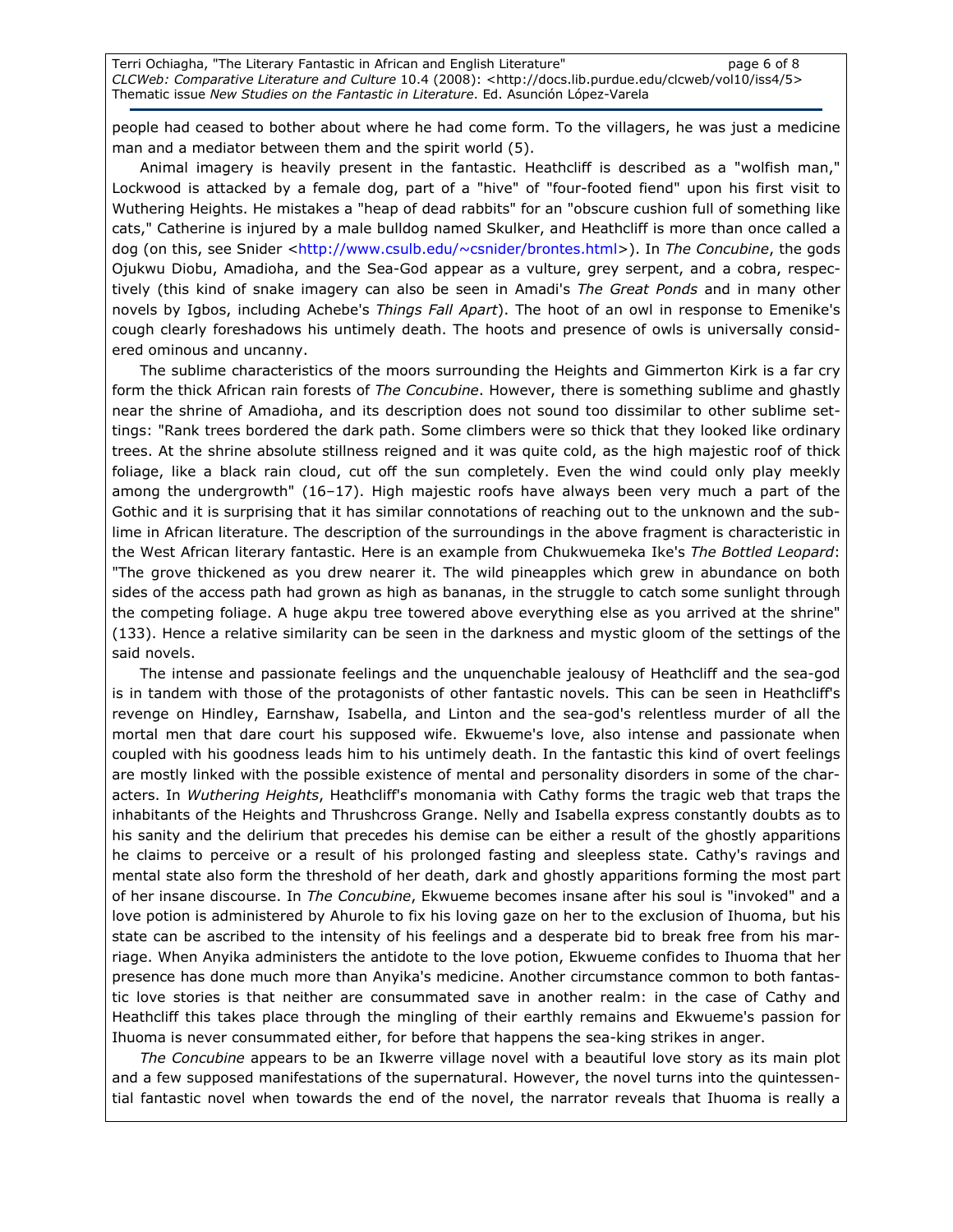Terri Ochiagha, "The Literary Fantastic in African and English Literature" example 2 page 7 of 8 CLCWeb: Comparative Literature and Culture 10.4 (2008): <http://docs.lib.purdue.edu/clcweb/vol10/iss4/5> Thematic issue New Studies on the Fantastic in Literature. Ed. Asunción López-Varela

sea-goddess incarnate. After what would place the novel in the realm of the marvellous, Amadi instils further doubts on our minds and the uncertainty is maintained until the end. Ebele Eko believes that "an earlier revelation could move the sceptical western mind early to downgrade the story to children's literature. Ihuoma's incarnation could have been interpreted as superstition or a fairy tale, and would therefore lose the credibility and moral weight to sustain the novel's structure." (137). Amadi provides a supernatural explanation of the uncanny events:

Ihuoma's late husband apparently died of 'lock-chest' but actually it was all the design of the Sea King. As soon as Emenike married Ihuoma his life was forfeit and nothing would have saved him. 'Madume became blind through a spitting- cobra and eventually hanged himself. Many thought his death was the result of an unfortunate accident, a just reward for his "big-eye." I must say I had the same views at the time. But it is now very clear. Madume's real trouble began after he had assaulted Ihuoma while she was harvesting plantains. Added to this was the fact that he had a secret desire to make Ihuoma his lover or maybe marry her. All this was too much for the Sea-King and he himself assumed the form of a serpent an dealt with his rival. … Just before Emenike died I detected some water spirits among the throng that eventually liquidated him. When Madume came to me for divination once I also stumbled on these water spirits. Somehow their connection with Ihuoma eluded me. The Sea-King himself probably confused me at the time. But now that I have made a definite investigation into the matter everything is clear. "Look at her," Anyika went on, "Have you ever seen anyone quite so right in everything, almost perfect? I tell you only a sea-goddess -- for that is precisely what she is -- can be all that." (196-97)

In spite of the seemingly clear supernatural explanation and striking similarities in both Anyika's and Agwoturumbe's divinations, there is one major difference that again brings up the uncertainty in the reader's and Ekwueme's mind. This difference is that Ekwueme can marry Ihuoma safely after a midnight sacrifice to the sea-king. Ekwueme tries not to believe the divination avowing that "If Ihuoma was a sea-goddess, then he could very well be a sea-god himself, he argued. But religion is a deep-rooted thing and in spite of himself the medicine man's divination haunted him" (199). This is manifest in the way he tries to stay away from the midnight sacrifice. Ekwueme's hesitation can be interpreted as his way of convincing himself of the plausibility of marrying Ihuoma. He somehow lent more importance to it when Agwoturumbe pronounced the uncannily similar diagnosis to Anyika. He and the reader seek solace in the boat-man's scepticism: "Well, you see, people often said that they saw the Sea-King, but I never saw him myself, I always felt the medicine -- men were deceiving them" (212). Ihuoma on her part claims that "These things are strange and almost funny. I certainly don't feel like a daughter of the sea. It is frightening in a way" (201). However, Ekwueme dies after Ihuoma's son, Nwonna, shoots him accidently with a barbed arrow just before the midnight sacrifice that was to have appeased the sea-god was to take place. This is an ironic and bitter ending to the story. Agwoturumbe had mentioned earlier that as far as he could see, they would all be back safely. Whether the sea-god finally obtained his revenge on Ekwueme, or chance had it that Nwonna's arrow would simply be shot at the wrong time, is left for the reader to ponder on.

In conclusion, the exclusion of "other" literary texts from categorization as fantastic in the Western canon and with African novels categorized as magic realism, the comparison of Brontë's Wuthering Heights and Amadi's The Concubine suggests the inappropriate view au courant in scholarship. Thus I postulate that African texts are in need of re-readings and re-interpretations including with regard to fantastic literature. This re-evaluation can be accomplished in two ways: 1) a re-evaluation employing Western theoretical frameworks whereby such frameworks would have to be reworked themselves against the a priori and built-in view of the superiority of the Western canon and 2) develop standalone theoretical frameworks based on African literature owing to the specific characteristics of such literatures. In sum, the similitude of and differences between African and Western literatures point to the need to establish the sovereignty of African literatures and the existence of alternative canons.

#### Works Cited

Achebe, Chinua. Things Fall Apart. London: Heinemann, 1958. Amadi, Elechi. The Concubine. London: Heinemann, 1966.